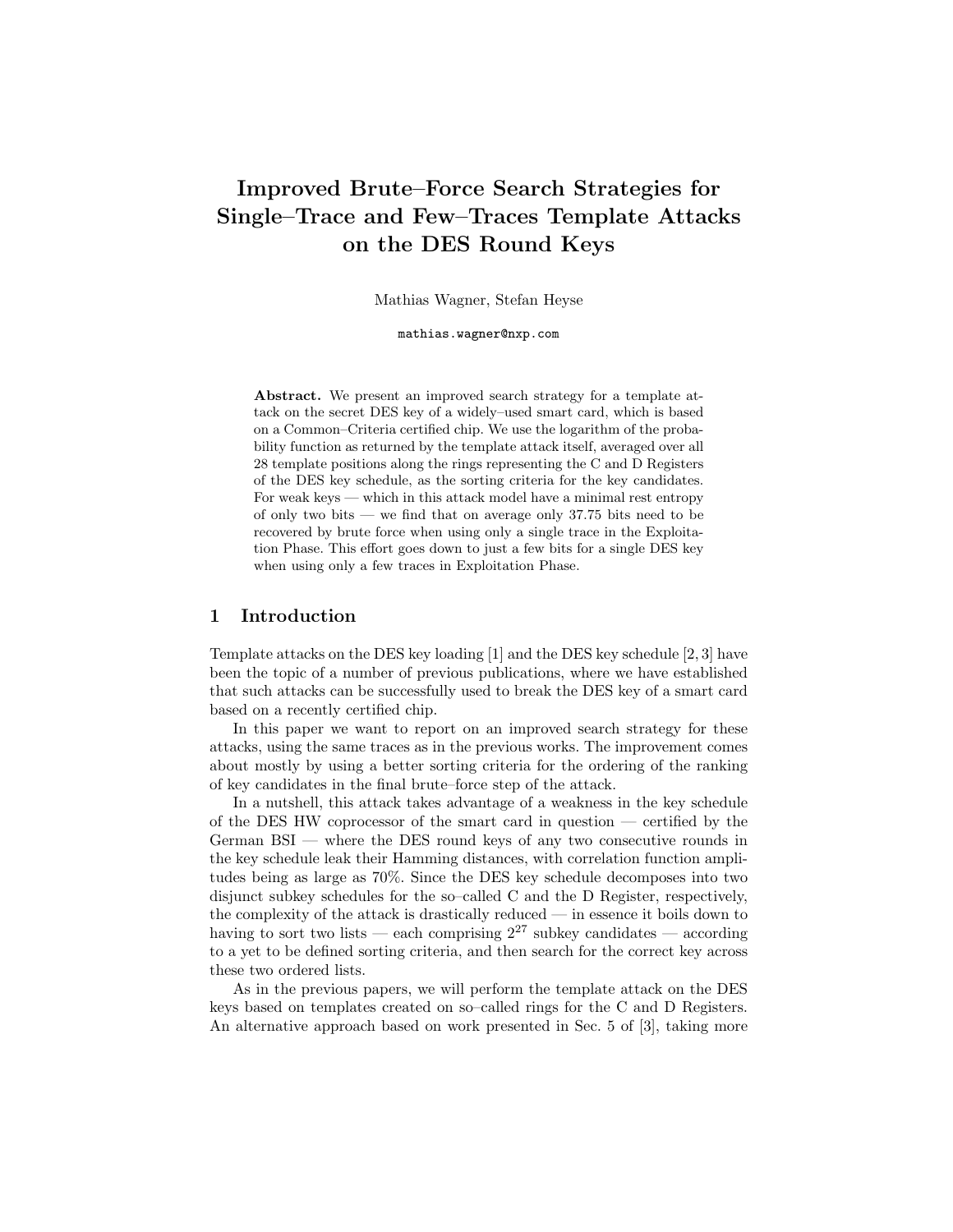systematically advantage of the existence and structure of so–called weak–keys may follow later, using a new, tailored set of traces.

## 2 Brute-Force Algorithm

As a recap from [2], the two so–called C rings resulting from the DES key schedule look as follows,

$$
7 \rightarrow 21 \rightarrow 35 \rightarrow 49 \rightarrow 38 \rightarrow 52 \rightarrow 9 \rightarrow 23 \rightarrow 37 \rightarrow 51 \rightarrow 8 \rightarrow 22 \rightarrow 36 \rightarrow 50 \rightarrow 7
$$
  
\n
$$
\nearrow \searrow \nearrow \searrow \nearrow \searrow \nearrow \searrow \nearrow \searrow \nearrow \searrow \nearrow \searrow \nearrow \searrow \nearrow \searrow \nearrow \searrow \nearrow \searrow \nearrow \searrow \nearrow \searrow \nearrow \searrow \nearrow \searrow \nearrow \searrow \nearrow \searrow \nearrow \searrow \nearrow \searrow \nearrow
$$
  
\n
$$
0 \rightarrow 14 \rightarrow 28 \rightarrow 42 \rightarrow 31 \rightarrow 45 \rightarrow 2 \rightarrow 16 \rightarrow 30 \rightarrow 44 \rightarrow 1 \rightarrow 15 \rightarrow 29 \rightarrow 43 \rightarrow 0
$$
  
\n
$$
10 \rightarrow 24 \rightarrow 11 \rightarrow 25 \rightarrow 39 \rightarrow 53 \rightarrow 12 \rightarrow 26 \rightarrow 40 \rightarrow 54 \rightarrow 13 \rightarrow 27 \rightarrow 41 \rightarrow 55 \rightarrow 10
$$
  
\n
$$
\nearrow \searrow \nearrow \searrow \nearrow \searrow \nearrow \searrow \nearrow \searrow \nearrow \searrow \nearrow \searrow \nearrow \searrow \nearrow \searrow \nearrow \searrow \nearrow \searrow \nearrow \searrow \nearrow \searrow
$$
  
\n
$$
3 \rightarrow 17 \rightarrow 4 \rightarrow 18 \rightarrow 32 \rightarrow 46 \rightarrow 5 \rightarrow 19 \rightarrow 33 \rightarrow 47 \rightarrow 6 \rightarrow 20 \rightarrow 34 \rightarrow 48 \rightarrow 3
$$

where the arrows denote an  $\oplus$  relation between two key bits (residing in two consecutive rounds of the DES key schedule).<sup>1</sup> The first of these two rings maps to the C Register of the DES key schedule, the second ring to the D Register.

For these two disjoint C rings we construct the templates maximally overlapping. So, if the first template is, e.g.,

7 → 21 → 35 → 49 → 38 → 52 % & % & % & % & % & <sup>0</sup> <sup>→</sup> <sup>14</sup> <sup>→</sup> <sup>28</sup> <sup>→</sup> <sup>42</sup> <sup>→</sup> <sup>31</sup> <sup>→</sup> <sup>45</sup> (2)

then the next template "to its right" is

$$
21 \rightarrow 35 \rightarrow 49 \rightarrow 38 \rightarrow 52 \rightarrow 9
$$
  
\n
$$
\nearrow \searrow \nearrow \searrow \nearrow \searrow \nearrow \searrow \nearrow \searrow
$$
  
\n
$$
14 \rightarrow 28 \rightarrow 42 \rightarrow 31 \rightarrow 45 \rightarrow 2
$$
 (3)

and so on along the ring, until the loop is closed. For details, please refer to [2, 3]. Incidentally, the templates shown here are 11–bit templates, but clearly they can be made smaller or larger by pruning or extending them to the right. In what follows we shall work with those 11–bit templates, but it turns out that smaller templates work equally well for a reason not yet understood. Smaller templates are much less demanding computationally and thus are preferred.

Following this approach we find 14 overlapping template positions along each of the two C rings, resulting in  $2 \times 14 = 28$  lists of pattern–template matching candidates, each list containing  $2^{11}$  candidates in the Exploitation Phase. We

 $1$  The numbering of these key bits is such that we count them as ordered in the original DES key, but we ignore parity bits. Note that the C rings do not tell between which two rounds the ⊕ occurred, nor how often in total.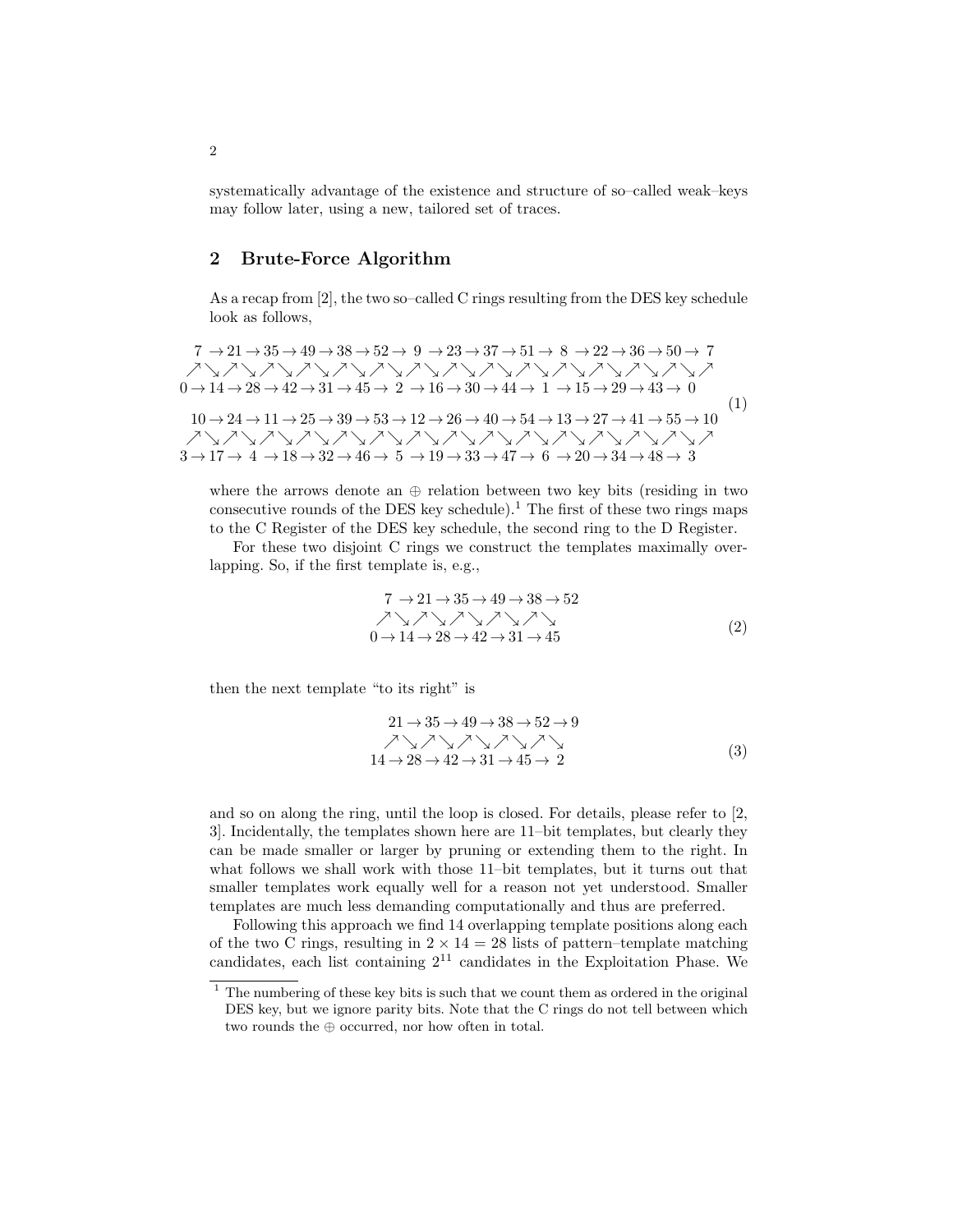will come back to the task of finding consistent key candidates across these 28 lists further below, but first let us specify what approximations we use when calculating the templates for this attack.

According to [1], various approximations are possible to evaluate the templates in the Profiling Phase. As in the previous papers [2, 3], we chose the most simple approximation by calculating a simple average  $\overline{C}$  over the covariances  $C_i$ of each template class  $i$  as

$$
\bar{C} = \frac{1}{M} \sum_{j} C_j \tag{4}
$$

where M is the number of possible template values in each list, so  $M = 2^{11}$  in our case. This then leads to an approximate probability function  $P$ , the logarithm of which is called  $\text{Ln} \text{P}$  AvC in Table 1 of paper [1]. This is the most simple average one can use for the covariance, but other definitions proposed in [1] work equally well, and thus we believe our results are not sensitive to the precise method how to average over  $C_i$ .

The next task then is to combine the 14 individual ranking lists for the C respectively D Register to a single ranking list for that register. Without loss of generality, let us look at the 14 ranking lists for the C Register. As elaborated in more detail in  $[2, 3]$ , the first step is to weed out these 14 ranking lists to use only subkeys and corresponding ranking entries on each list that are compatible with the subkeys on neighbouring ranking lists. This is simply a requirement stemming from the fact that the template positions along the ring were chosen to overlap with each other, and hence the templates are not independent. Not to be forgotten is the overlap of the "first" and the "last" template along the ring, which reduces the possible choices by another factor of 2. Eventually, a total of  $2^{27}$  possible entries remain that are consistent across all 14 lists. This makes a lot of sense, since the C and the D Register control 28 subkey bits each, and one bit is consumed by the  $oplus$  operation already, leaving 27 bits. With this we arrive at two (not yet) ordered lists of  $2^{27}$  entries each, one for the C Register, the other for the D Register.

What is new in this paper compared to our previous work is how we order these two ranking lists, each containing  $2^{27}$  subkey candidates, to reduce the effort of brute–force searching further. As a first step we calculate for each entry in these two lists the sum over the logarithm of the approximate probability function  $P$  (as returned by the pattern–template matching step) as

$$
LnP^{C,D} = \sum_{i=0}^{13} \ln(P_i^{C,D}), \qquad (5)
$$

where the superscripts C and D refer to the C and D Register, respectively, and  $i$ simply runs over all 14 template positions of the respective ring.<sup>2</sup> In essence, the underlying assumption with this metric is that the probability of a given entry

<sup>&</sup>lt;sup>2</sup> Using QuickSort [4] the task of sorting a list of  $2^{27}$  subkey candidates according to the metric given by Eq. (5) is done in less than a minute on a standard PC.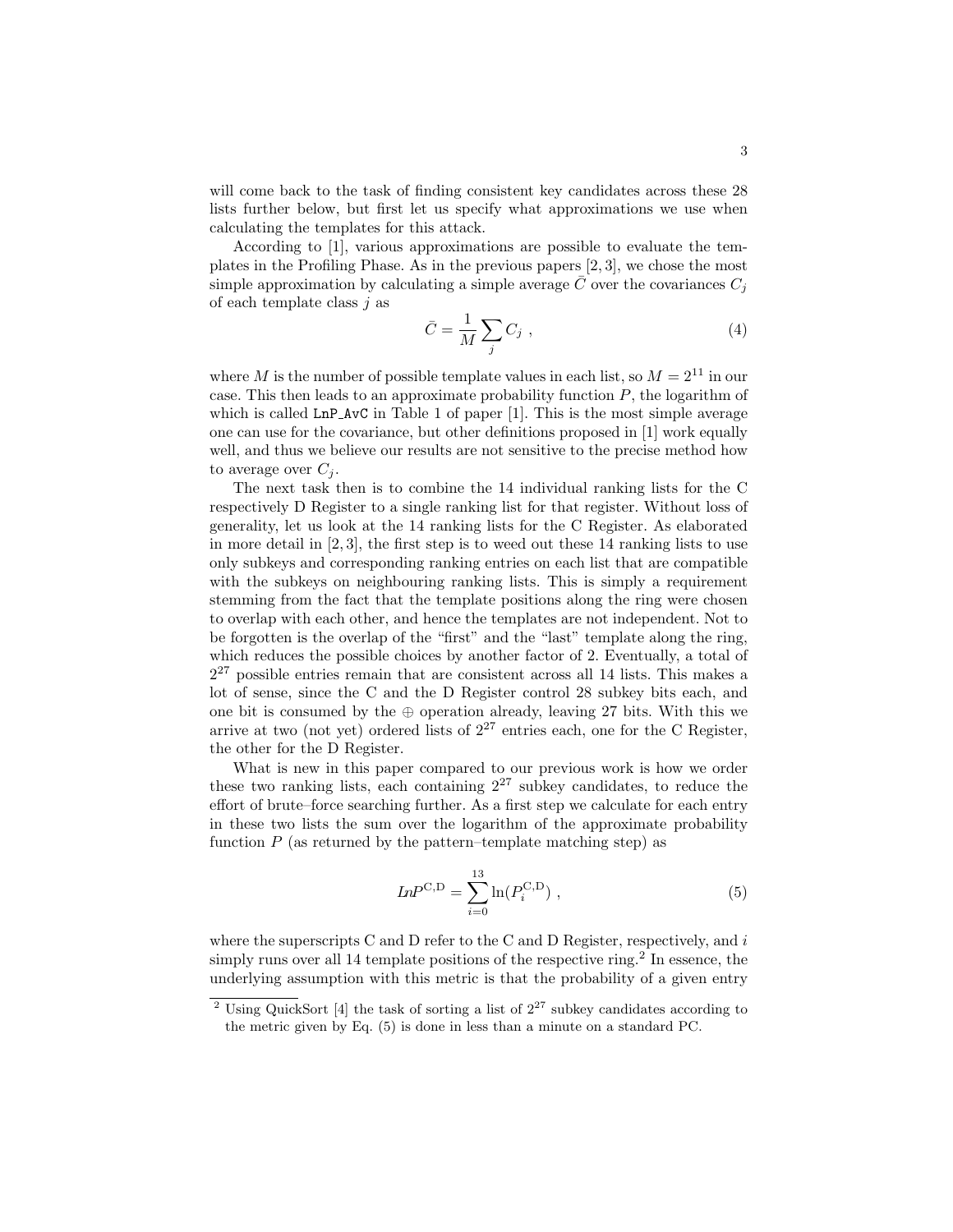

4

Fig. 1. Search strategy dealing with the two subkey ranking lists of the C and D Registers of the DES key schedule. For each list the value of  $InP^{C,D}$  is calculated according to Eq.  $(5)$ , and then the sum  $LnP$  is taken according to Eq.  $(6)$ , initially with  $\alpha = 1$ . All key candidates in the grey area are being successively tested as the threshold LnP increases, until eventually the correct key is found. (This threshold is called "Frontier" in  $[5, 6]$ .) The grey triangle then represents the number of key candidates that had to be tried in this brute–force search. Suitably chosen values of  $\alpha$  < 1 can reduce the brute–force search effort on average, reflecting the fact that on average the D Register leaks more than the C Register.

on the list to be the correct subkey is given by the product of the probabilities of all its contributing 14 templates. Clearly, this assumption is in contradiction to the very fact that these 14 templates overlap as shown, e.g., in Eqs. (2) and (3), and hence cannot be independent. However, the results we obtain with this approach are encouraging. Perhaps there is still room for further improvement when accounting for these overlap–induced dependencies as well.

To arrive at a single list of key candidates to be searched through, we can combine the C and D Register candidates and order the new list according to

$$
InP(\alpha) = InP^C + \alpha InP^D , \qquad (6)
$$

where the weighing parameter  $\alpha$  can be used to take into account that the D Register leaks more than the C Register, c.f. Fig. 16 in [2], in which case  $\alpha < 1$ holds. Searching is now done by successively increasing the value of the threshold  $LnP(\alpha)$  until the correct key is eventually found. The key space to be searched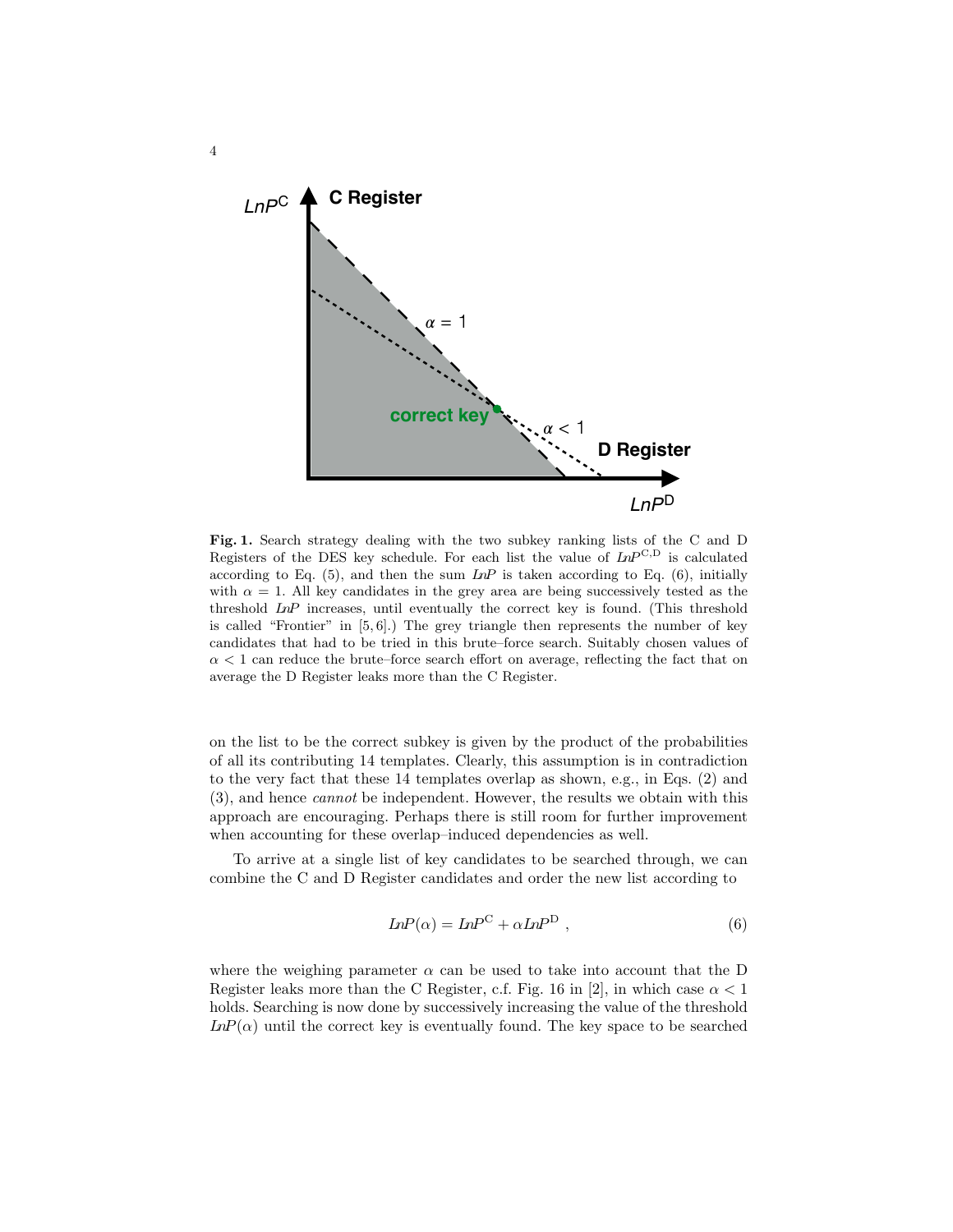through this way is indicated, for  $\alpha = 1$ , by the grey area in Fig. 1.<sup>3</sup> This approach is very similar to the optimal search strategy proposed earlier in [5] (see, e.g., Fig. 1 therein) or, more recently, in [6].

As always when performing the risk analysis of a vulnerability found, be it within the Common Criteria or any other security assessment scheme, one needs to consider the worst–case scenario. For the attack in question the worst case arises when the secret DES key is a so–called weak key, which in the perfect leakage model has a very low rest entropy in the final brute–force step of the attack. Weak keys as pertinent to the current attack have been discussed in Sec. 5 of [3], and in contrast to the 4 weak keys known from a cryptanalysis of the DES algorithm, plenty of weak keys exist for the present attack scenario. In the worst case, it turns out that weak keys have a rest entropy as low as 2 bits only for this attack, and some 0.135% of all DES keys fall in this class. In the trace set used in the Exploitation Phase of [2, 3] there are 378 traces and associated keys fulfilling this condition, and these will be the traces we will focus on in the subsequent analysis to perform 378 single–trace attacks.

For  $\alpha = 1$  we find — averaged over those 378 attacks — a remaining rest entropy of  $E(\alpha = 1) = 39.09$  bits. This can be optimised slightly when accounting for the fact that the D Register leaks more strongly than the C Register, by optimising the parameter  $\alpha$ , yielding  $E(\alpha = 0.68) = 38.77$  bits.<sup>4</sup> In contrast, the approach proposed in [2] based on taking simple averages of the rankings of the C and D Register lists yields a rest entropy of  $E_{\text{av}} = 41.73$  bits.<sup>5</sup> The new search strategy is thus some 3 bits better than the one originally proposed in [2].

This result can be further improved upon by taking into account the leakage of the Total Hamming Distance (THD)  $\vert\vert\mathrm{dist}_{15}\vert\vert_1$  as elaborated in more detail in Secs. 3 and 5 of [3]. This leakage is different from that of the C rings discussed so far, as it also accounts for how often two key bits are actually connected xor–wise anywhere in the 16 rounds of the DES key schedule. In contrast, the two C rings only record wether two bits are connected via an ⊕ at all, but not how often. According to Table 5 of [2] some bit pairs are connected only at 2 positions in the key schedule, whilst others are connected in as many as 12 different positions. The construction of the corresponding templates has been discussed in [3] and will not be repeated here. It shall suffice to say that all traces need to be preprocessed with one more step by averaging over the 16 DES key–schedule rounds.

We deal with this additional leakage in the same way as we did when combining the leakages of the C and the D Registers — we add it to Eq. (6) using yet another weighting factor  $\beta$  as

$$
InP(\alpha, \beta) = InP^{C} + \alpha InP^{D} + \beta InP^{THD} .
$$
\n(7)

<sup>&</sup>lt;sup>3</sup> It turns out that one can further improve the results slightly when using a non– linear function instead of the linear one used in Eq. (6). However, this becomes very cumbersome and the benefit is rather small. Thus, here we only optimise  $\alpha$ .

 $^4$  Any value  $0<\alpha<1$  means that the D Register leaks more than the C Register.

 $5$  The difference to the numerical value reported in [2, 3] is due to the fact that in the current paper we restrict the analysis to weak keys only.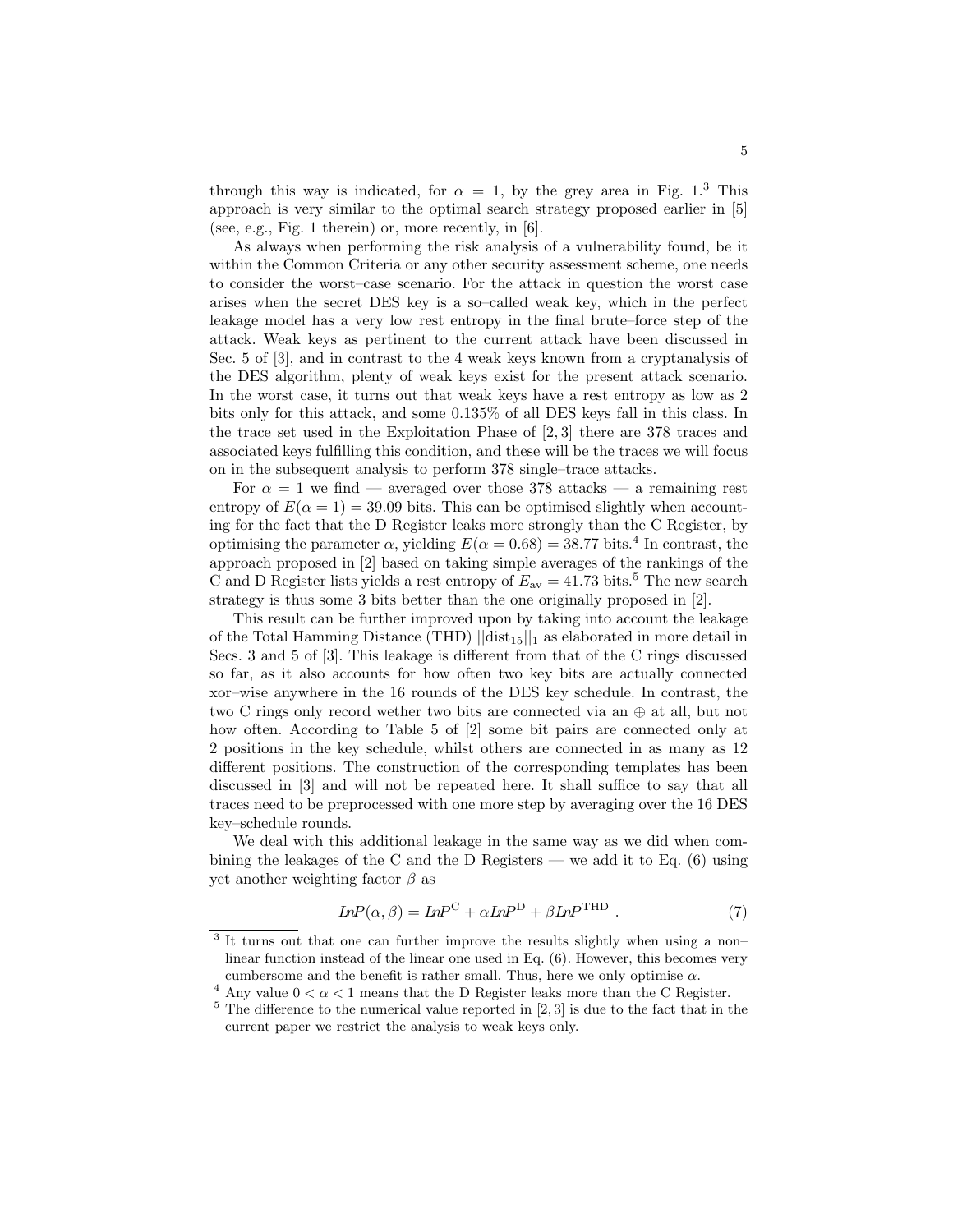

Fig. 2. Search strategy according to Eq. (7): For each register we first order the list according to the Total Hamming Distance (THD) of its entries. This gives 235 subsets for each register. Within each such subset we then order as before according to Eq. (6). Each combination of one subset from the left with one subset from the right has then a constant additional offset  $\beta \text{Ln}P^{\text{THD}}$  according to Eq. (7). In essence, we then need to keep track of and simultaneously advance 325×325 thresholds or "Frontiers" connecting all subsets of the left with all subsets on the right, until the correct key is found.

However, as it stands, at first sight Eq. (7) seems to destroy our approach to have two disjunct ordered sets of only  $2^{27}$  subkeys, one belonging to the C Register, and the other belonging to the D Register. The term  $\beta InP^{\text{THD}}$  seems to imply that we now need to sort all  $2^{54}$  DES keys in one go, which is much more work than sorting two sets of only  $2^{27}$  subkeys each. Fortunately, this is not the case.

Firstly, we note that the Total Hamming Distance (THD)  $||dist_{15}(k)||_1$  of a DES key  $k$  decomposes into its contributions from the C and the D Register as  $||dist_{15}(k)||_1 = ||dist_{15}(k_C)||_1 + ||dist_{15}(k_D)||_1$ , where  $k_C$  and  $k_D$  are the respective subkeys belonging to these two registers. By definition, the term  $\beta\mathit{In}P^{\mathrm{THD}}$ only depends on the sum  $||dist_{15}(k)||_1$ .

Secondly, as illustrated in Fig. 2 we can reorder the  $2^{27}$  subkeys of, e.g., Register C such that all subkeys with the same value of  $||dist_{15}(k_C)||_1$  are gathered within one contiguous subset, labelled with  $THD = 0, 1, 2, ..., 324$ . There are a total of 325 such subsets, as the largest THD possible for a 27–bit subkey "scattered" and repeated across 16 DES rounds turns out to be 324, whilst the smallest is  $0.6$  Within each such subset we order the subkeys in the same way as

<sup>6</sup> A few extreme values are actually not possible, like a Total Hamming Distance of 1, and so the number of subsets is actually slightly less than 325, but this does not matter for this analysis.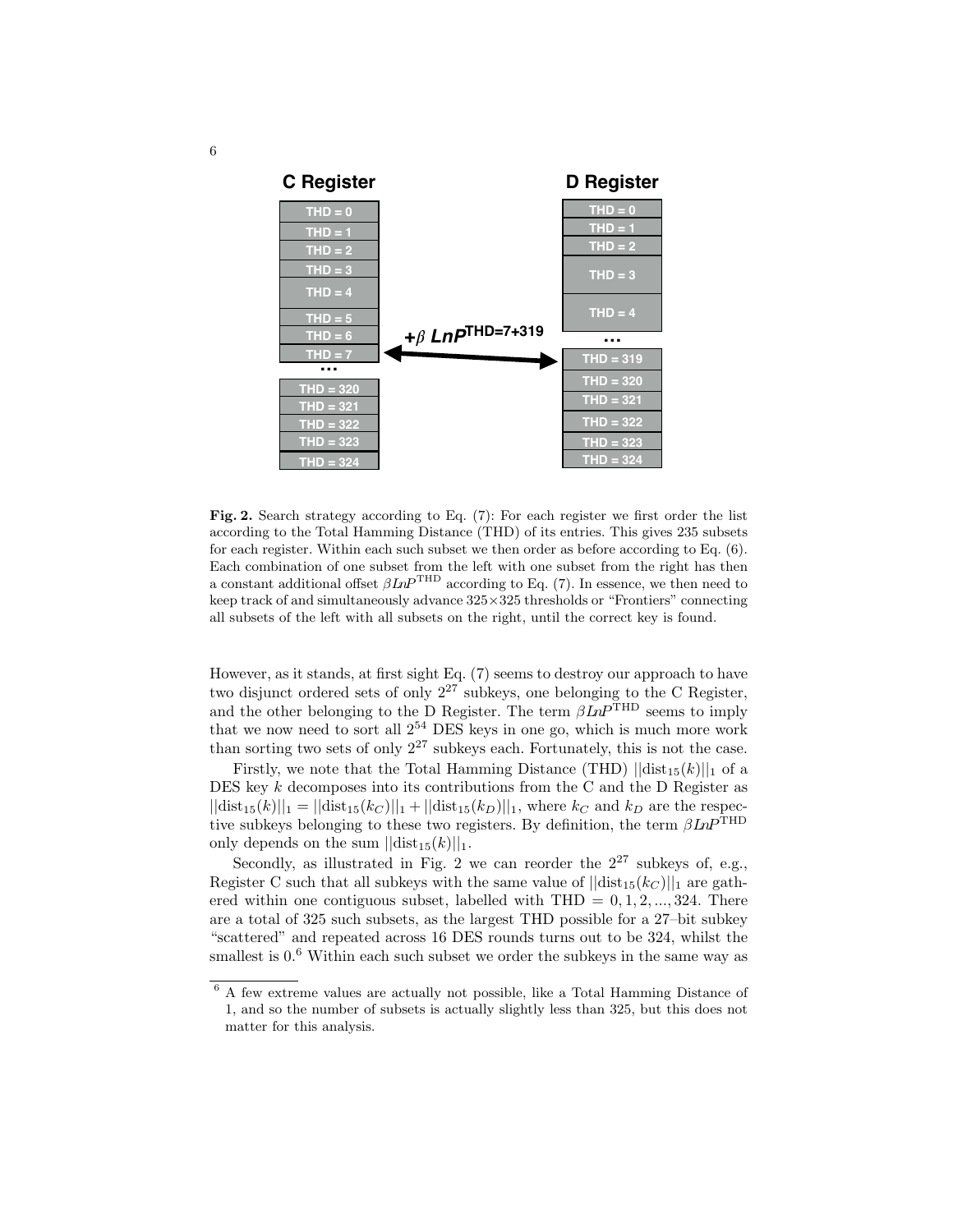

Fig. 3. Distribution for the rest entropy  $E_T$  based on 378 single–trace attacks and using Eq. (7) with  $\alpha = 0.675$ ,  $\beta = 0.252$ .

before according to increasing values of  $LnP^C$ . The same is then done with the subkeys belonging to Register D. The effort of sorting these two lists this way is only marginally larger than it was before. In essence, we are still sorting two lists of  $2^{27}$  subkeys each, and the problem remains easy to tackle.

With these newly ordered two lists we can still use the same search strategy as in Fig. 1, but now we apply it to all  $325 \times 325$  possible combinations of these C and D Register subsets. Each such combination has a constant value of  $\beta \text{Ln} P^{\text{THD}}$ , which simply offsets this combination as a whole with regards to all other combinations. In the end, we can search over these  $325 \times 325$  combinations as before using a single threshold value for LnP.

For  $\alpha = 1$  we find a rest entropy of  $E_T(\alpha = 1, \beta = 0.253) = 38.06$  bits when averaged over the ensemble of 378 single–trace attacks targeting a weak key. If we optimise both parameters simultaneously, we find  $E_T(\alpha = 0.675, \beta = 0.252)$ 37.75 bits. The fact that the values of  $\alpha$  and  $\beta$  do not change much compared to the previous results is an indication that these results are fairly robust. The distribution over these 378 single–trace attacks is shown in Fig. 3. This result is about 4 bits better than the first results shown in [2]. Thus, accounting for the Total Hamming Distance leakage in the analysis yields one further bit reduction of the brute–force effort. This is less than what had been estimated in [3], though.<sup>7</sup>

Clearly, we can still improve these results in a number of ways. Firstly, we can account for yet more leakage mechanisms by adding more terms in Eq. (7). An

<sup>&</sup>lt;sup>7</sup> It should be noted that optimizing the parameter  $\alpha$  alone yielded on average about a third of a bit only. Given that this is a fairly expensive operation, it may not be worth doing.